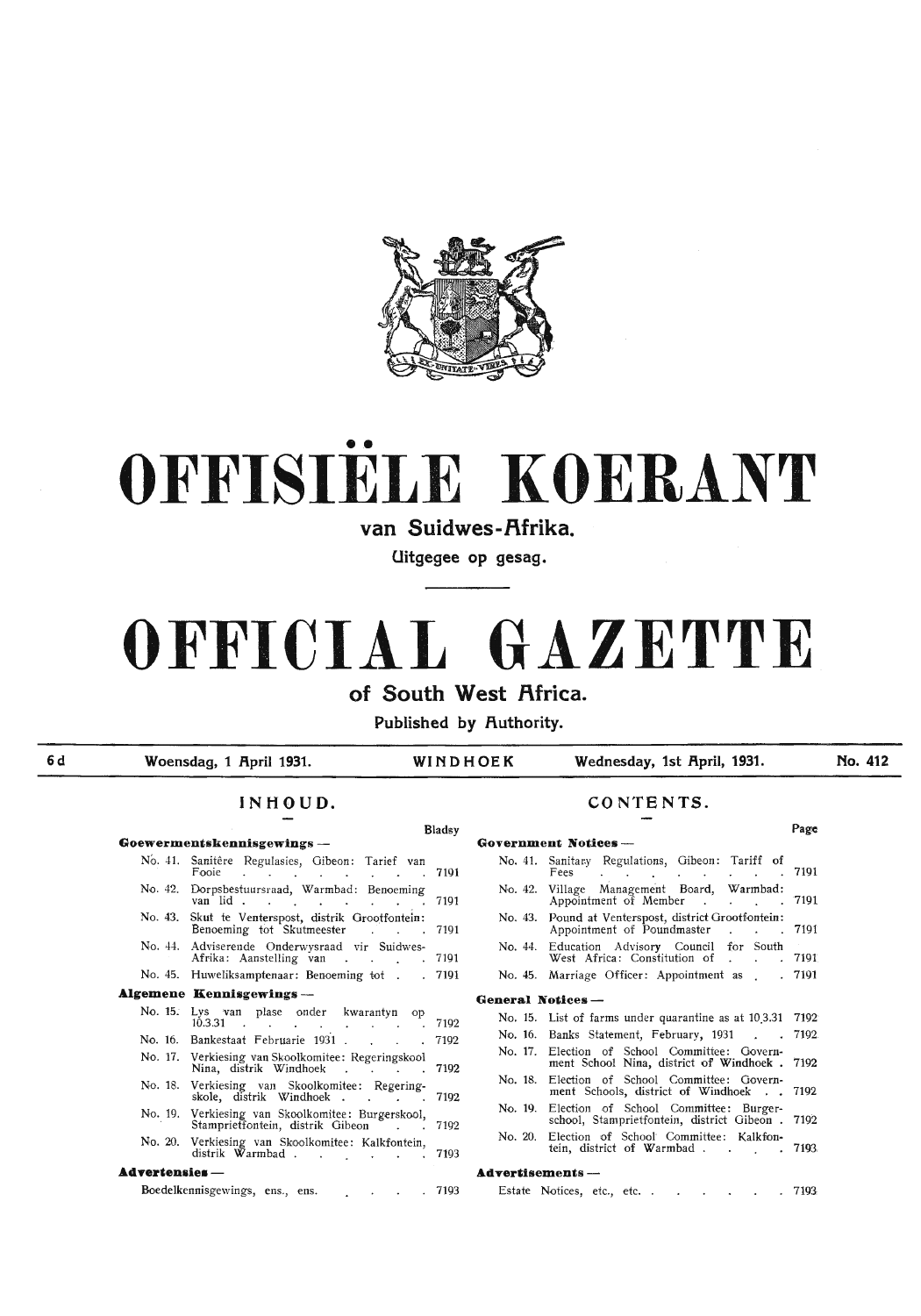## **Goewermentskennisgewings.**

Die volgende Goewermentskennisgewings word vir algemene informasie gepubliseer.

H. P. SMIT,

Sekretaris vir Suidwes-Afrika.

Administrateurskantoor, **Windhoek.** 

SANITERE REGULASIES, GIBEON: TARIEF.

Dit word hiermee vir algemene inligting bekend gemaak dat die Administrateur die volgende tarief vir die wegneem<br>en wegdoen van nagvuil en uriene, huisvuil en spoel-<br>water, wat deur die Gibeonse Dorpsbestuursraad ooreen-<br>komstig die voorsiening van regulasie No. 10 wat onder Goewermentskennisgewing No. 132 van 21 September 1926<br>gepubliseer is, opgestel is, goedgekeur het:—

'n Fooi van 8/- per maand per emmer nagvuil en uriene en vergaarbak huisvuil of emmer spoelwater.

No. 42.] [20 Maart 1931.

DORPSBESTUURSRAAD, WARMBAD: BENOEMING VAN LID.

Dit het die Administrateur behaag om, ooreenkomstig artiekel *twee* (c) van Proklamasie No. 2 van 1925, vir Mnr. ANTON JEAN CHANGUION LENS tot lid van die Dorpsbestuursraad van Warmbad te benoem, in die plek van Mnr. Richard Weps, wat bedank het.

No. 43.] [21 Maart 1931.

#### SKUT OP VENTERSPOST, DISTRIK GROOTFONTEIN: BENOEMING TOT SKUTMEESTER.

Dit het die Administrateur behaag om, ooreenkomstig artiekel *twee* van Proklamasie No. 5 van 1917, die benoeming<br>van WINSTON GREYLING tot Skutmeester van die skut op Venterspost, distrik Grootfontein, ingaande vanaf 1 Januarie 1931, in die plek van Joseph Louis Nefdt, wat bedank het, goed te keur.

No. 44.] [26 Maart 1931.

## ADVISERENDE ONDERWYSRAAD.

Dit het Sy Edele die Administrateur behaag om, ooreen- komstig artiekel *dr.ie* van die Onderwysproklamasie, (Proklamasie No. 16 van 1926 ), die volgende persone aan te stel om vir die tydperk van een jaar, eindigende 31 Desember 1931, die Adviserende Onderwysraad vir Suidwes-Afrika te<br>vorm:

Om die Afrikaanssprekende gedeelte van die bevolking te verteenwoordig:<br>Mev. Anna Maria von Maltitz, Epako, Omaruru.

Weleerwaarde Albert J. Stals, Warmbad.

Om die Duitssprekende gedeelte van die bevolking te verteenwoordig:

Die Weledele heer Carl Ossmann, Okahandja.<br>Die Weledele heer David Fritz, Windhoek.

Om die Engelssprekende gedeelte van die bevolking te verteenwoordig:

Weleerwaarde Walter A. Prideaux, Walvisbaai. Die Weledele heer George F. Howell, Otjiwarongo.

Om die belange van die nie-blanke bevolking te ver-<br> \*eenwoordig :- Doktor Hermann Heinrich Vedder, Okahandja.

Die eerste byeenkoms van die Raad sal plaasvind in die Regeringsgebou, Windhoek, om 10 uur v.m. op Woensdag die lOe dag van Junie 1931.

No. 45.) [26 Maart 1931.

#### HUWELIKSAMPTENAAR: BENOEMING TOT.

Dit het die Administrateur behaag om, ooreenkomstig artiekel vyf, onderartiekel (2) van die Huweliksvoltrekkings Proklamasie 1920 (Pmklamasie No. 31 van 1920), die benoeming van Pastor GERHARD **WITTMANN** van die Duitse Evangeliese Kerk, Windhoek, tot 'n Huweliksamptenaar vir Suidwes-Afrika g;oed te keur, ingaande vanaf 1 Maart 1931.

**Government Notices.** 

The following Government Notices are published for general information.

> H. P. SMIT, *Secretary .for South West Africa.*

Administrator's Office, Windhoek.

Offisiële Koerant, 1 April 1931.

No. 41.] [20 Maart 1931. No. 41.] [20th March, 1931.

SANITARY REGULATIONS, GIBEON: TARIFF OF FEES.

It is hereby notified for general information, that the Administrator has approved of the following tariff of fees or charges for the removal and disposal of nightsoil and urine, refuse and slopwater, framed by the Gibeon Village Management Board in accordance with provisions of regulation No. 10 of the regulations published under Government Notice No. 132 of the 21st September, 1926.

An inclusive fee of 8/- per month per pail of nightsoil and urine, and receptacle of refuse and slopwater.

No. 42.] [20th March, 1931.

#### VILLAGE MANAGEMENT BOARD, WARMBAD: APPOINTMENT OF MEMBER.

The Administrator has been pleased, in terms of Section two (c) of Proclamation No. 2 of 1925, to appoint Mr. ANTON JEAN CHANGUION LENS as a member of the Village Management Board ·of Warmbad, vice Mr. Richard Weps, who resigned.

No. 43.] [21st March, 1931.

POUND AT VENTERSPOST, DISTRICT GROOTFONTEIN: APPOINTMENT OF POUNDMASTER.

The Administrator has been pleased, in terms of section two of Proclamation No. 5 of 1917, to authorise the appointment of WINSTON GREYLING as Pouhdmaster of the Pound at Venterspost, district Grootfontein, vice Joseph Louis Nefdt, resigned, with effect from the- 1st January, 1931.

No. 44.] [26th March, 1931.

#### EDUCATION ADVISORY COUNCIL.

His Honour the Administrator has been pleased to appoint in terms of Section *three* of the Education Proclamation (Proclamation No. 16 of 1926), the following persons, to constitute the Education Advisory Council for South West Africa, for a period of one year, ending the 31st December, 1931:-

Representing the English-speaking section of the population:

Reverend Walter A. Prideaux, Walvis Bay.

George F. Howell, Esq., Otjiwarongo.

Representing the German-speaking section of the population:

Carl Ossmann, Esq., Okahandja. David Fritz, Esq., Windhoek.

Representing the Afrikaans-speaking section of the population:

Mrs. Anna Maria von Maltitz, Epako, Omaruru. Rev. Albert J. Stals, Warmbad.

Representing the non-European races of the Territory: Doctor Hermann H. Vedder, Okahandja.

The first meeting of the above Council will take place at the Government Buildings, Windhoek, at 10 o'clock a.m. on Wednesday, the 10th day of June, 1931.

No. 45.) [26th March, 1931.

#### MARRIAGE OFFICER: APPOINTMENT AS;

The Administrator has been pleased, in terms of section five, sub-section  $(2)$  of the Solemnization of Marriages Proclamation, 1920 (Proclamation No. 31 of 1920), to approve of the appointment of. Pastor GERHARD WITTMANN of the German Church, Windhoek, as a Marriage Officer for South West Africa, with effect from the 1st March, 1931.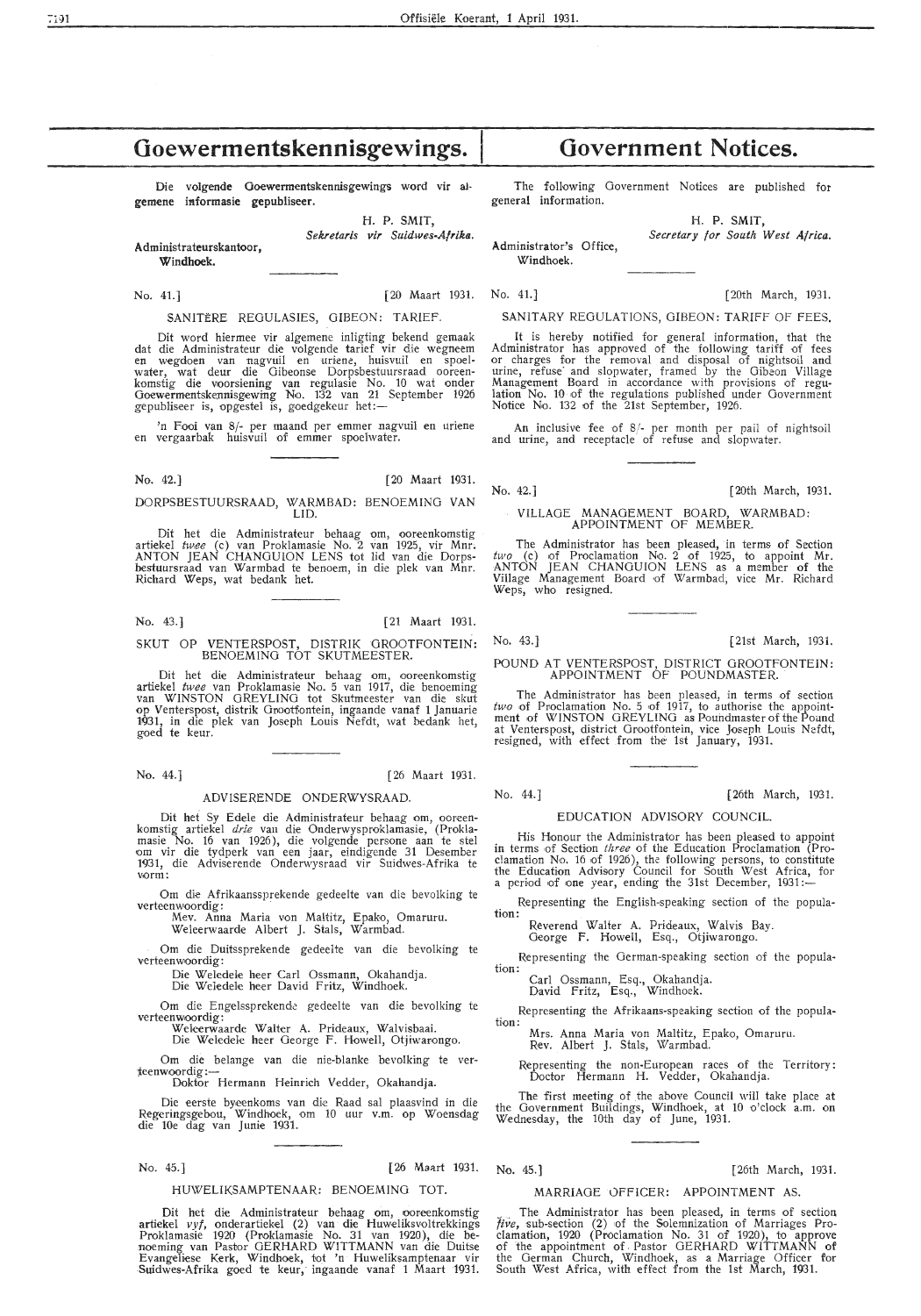## **Algemene Kennisgewings.**

(No. 15 van 1931.)

Die volgende word vir algemene informasie gepubliseer :-

### LYS VAN PLASE ONDER KWARANTYN OP

10 MAART 1931.

#### MILTSIEKTE:

GOBABIS: Plaas No. 419, Marigold 136, Dwessa. OTJIWARONGO: Plase Nos. 178, 227, 228, Osire Blok. Okamonbonde, Otjikango.

OMARURU: Alex No. 13.

OKA HAND JA: Oseri 250, Hartebeestteich Suid, Oseri Blok, Plaas 234.

SPONSSIEKTE:

GOBABIS: Riverside.

OKAHANDJA: Okatjosongwendje, Bizana, Okaimpuro. WINDHOEK: Mochfels, Neuheusis.

#### B ESME T L I KE M I S K RA **AM.**

OT IIWARONGO: Plase Nos. 177 en 178.

OOBABIS: Plase Nos. 389 en 405.

A. McNAE,

Hoofveearts.

Windhoek,

10 Maart 1931.

## **General Notices.**

(No. 15 of 1931.)

The following is published for general information:-

LIST OF FARMS UNDER QUARANTINE AS AT 10TH MARCH, 1931.

ANTHRAX:

OOBABIS: Farm No. 419, Marigold 136, Dwessa.

OTJIWARONOO: Farms Nos. 178, 227, 228, Osire Block, Okamonbonde, Otjikango.

OMARURU: Alex No. 13.

OKAHANDJA: Osen 250, Hartebeestteich South, Oseri Block, Farm 234.

BLACKQUARTER:

OOBABIS: Riverside.

OKAHANDJA: Okatjosongwendje, Bizana, Okaimpuro. WINDHOEK: Mochfe1s, Neuheusis.

CONT AO IO US ABORTION.

OT IIWARONGO: Farms Nos. 177 and 178. GOBABIS: Farms Nos. 389 and 405.

A. McNAE,

Senior Veterinary Officer.

Windhoek, 10th March, 1931.

#### (No. 16 van/of 1931.)

#### BANKOPOAWES Februarie 1931, INOEVOLOE ARTIEKEL 7 VAN PROKLAMASIE 29 VAN 1930, DIE BANKE-PROKLAMASIE 1930.

BANKS' STATEMENT, February, 1931, IN TERMS OF SECTION 7 OF PROCLAMATION NO. 29 OF 1930, THE BANKS PROCLAMATION, 1930.

|                                                               | Verpligtings teenoor die Kontant<br>Publiek in Suidwes-Afrika<br>Liabilities to the Public Cash Reserves in South West Africa. |                                 |                   |                                | Geldreserwes                    | in<br>Afrika.                                            | Suidwes-VOORSKOTTE EN DIS-<br>KONTO'S IN SUIDWES-<br>AFRIKA.<br><b>ADVANCES</b><br>DIS-<br>AND. |                                                                |  |
|---------------------------------------------------------------|--------------------------------------------------------------------------------------------------------------------------------|---------------------------------|-------------------|--------------------------------|---------------------------------|----------------------------------------------------------|-------------------------------------------------------------------------------------------------|----------------------------------------------------------------|--|
| BANK.                                                         | Deposits etc.<br>Opvorder-<br>bare.<br>Demand                                                                                  | Depositos ens.<br>Tyd.<br>Time. | Totaal.<br>Total. | Gemunte-<br>goud,<br>Gold Coin | Pasmunt.<br>Subsidiary<br>Coin. | S.A. Reserwebank Note.<br>S.A. Reserve Bank Notes        | <b>COUNTS</b><br>WEST<br>Voorskotte<br>Advances                                                 | SOUTH<br>ΙN<br>AFRICA.<br><b>Diskontos</b><br><b>Discounts</b> |  |
| Standard Bank of South Africa,<br>Limited                     | £<br>276,023                                                                                                                   | £<br>88,554                     | £<br>364,577      | £<br>7,574                     | £<br>20,711                     | £<br>1,247                                               | £<br>420,790                                                                                    | £<br>149,238                                                   |  |
| Barclays Bank (Dominion, Colonial<br>and Overseas)<br>$\cdot$ | 203,933                                                                                                                        | 51,800                          | 255,733           | 7,918                          | 9,364                           | 653                                                      |                                                                                                 | 357,647                                                        |  |
| Swakopmunder Bankverein                                       | 22,088                                                                                                                         | 27,509                          | 49,597            | 71                             | 271                             | 28<br>4,729 Standard & Barclays<br>Bank Notes / Banknote |                                                                                                 | 53,276                                                         |  |
| Genossenschaftsbank, Grootfontein.                            | 2,199                                                                                                                          | 3.878                           | 6,077             |                                | 93                              | 400                                                      |                                                                                                 | 10,514                                                         |  |

#### (No. 17 van 1931.)

Hiermee word •ooreenkomstig die bepalings van artiekel 13 (2) van die Onderwysproklamasie (Proklamasie No. 16 van 1926) vir algemene inligting bekendgemaak dat 'n vergadering van ouers en voogde van kinders wat die Regeringskool Nina, distrik Windhoek, bywoon, op Woensdag 13 Mei 1931, om 10 v.m. in die skoolgebou gehou sal word teneinde 'n skoolkomitee vir genoemde skool te kies.

#### (No. 18 van 1931.)

Hiermee word vir algemene inligting bekendgemaak dat ooreenkomstig die bepalings van Artiekel 21 (1) van die Onderwysproklamasie (Proklamasie No. 16 van 1926 ), 'n vergadering van ouers en voogde van kinders wat die Regermgskole op Windhoek bywoon, op Woensdag 13 Mei *1931,* om 10 v.m. in die Hofsaal van die Magistraatskantoor gehou sal word teneinde drie lede te kies om die vakatures<br>aan te vul wat op die skoolkomitee vir die Regeringskole, Windhoek, ontstaan het weens die bedanking van Mev. **M .**  Walker, Dr. Kannegieser en Os. A. N. Taylor.

#### (No. 19 van 1931.)

Hiermee word vir algemene inligting bekendgemaak dat ooreenkomstig die bepalings van .Artiekel **21 (1)** van 'die Onderwysproklamasie (Proklamasie No. 16 van 1926 ), 'n vergadering van ouers en v,oogde van kinders wat die Burgerskool Stamprietfontein, distrik Oibeon, bywoon, op Woensdag 13 Mei 1931, om 3 n.m. in die skoolgebou gehou sal word teneinde die vakature aan te vu! wat op die skoolkomitee vir genoemde skoal ontstaan het weens die aftree van die heer F. J. Strauss.

#### (No. 17 of 1931.)

Notice is hereby given in terms of Section 13 (2) of the Education Proclamation, (Proclamation No. 16 of 1926), that a meeting of parents and guardians of children attending the Government School Nina, district Windhoek, will be held in the school building, at 10 a.m. on Wednesday the 13th May,<br>1931, for the purpose of electing a school committee for the saia school.

#### (No. 18 of 1931.)

Notice is hereby given that in accordance with the pro-<br>visions of Section 21 (1) of the Education Proclamation, (Proclamation No. 16 of 1926), a meeting of parents and guardians of children attending the Government Schools, Windhoek, will be held in the Court Room, Magistrate's Offices, Windhoek, at 10 a.m. on Wednesday, 13th May, 1931, for the purpose of electing three members to fill the vacancies created on the School Committee for the Go-<br>vernment Schools, Windhoek, by the resignation of Mrs. **M.** Walker, Dr. Kannegieser and Rev. **A. N.** Taylor.

#### (No. 19 of 1931.)

Notice is hereby given that in accordance with the pro-<br>visions of Section 21 (1) of the Education Proclamation, (Proclamation No. 16 of 1926 ), a meeting of parents and guardians of children attending the Burgerschool, Stamprietfontein, District Gibeon, will be held in the school building at 3 p.m. on Wednesday 13th May, 1931, for the purpose of electing a member to fill the vacancy created on the committee for the said school by the termination of the membership of Mr. F. J. Strauss.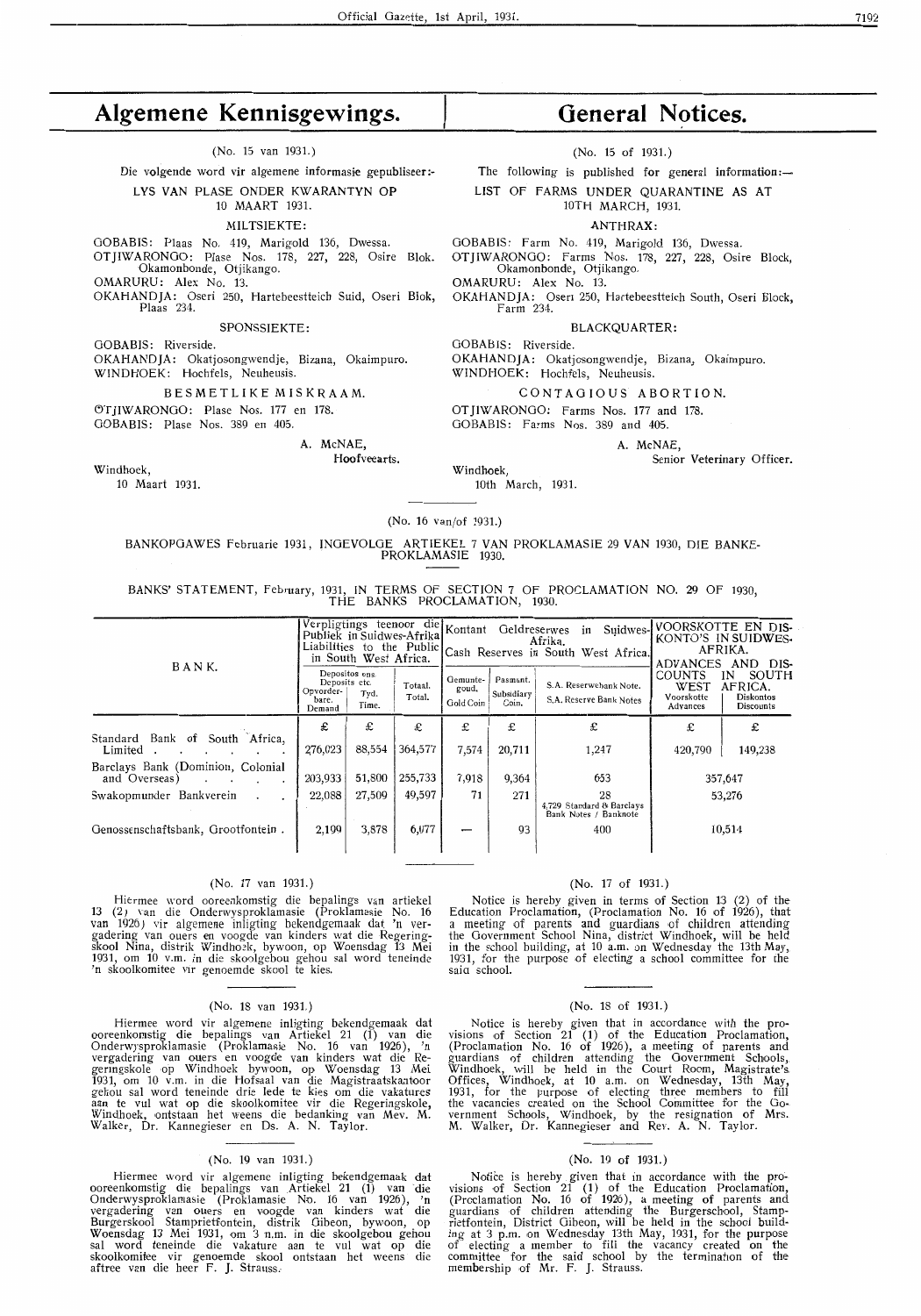#### (No .20 van 1931.)

Hiermee word vir algemene inligting bekendgemaak dat ooreenkomstig die bepalings van Artiekel 21 (1) van die Onderwysproklamasie (Proklamasie No. 16 van 1926), 'n<br>vergadering van ouers en voogde van kinders wat die primêre skool Kalkfontein, distrik Warmbad, bywoon, op Woensdag 13 Mei 1931, om 10 uur v.m. in die skoolgebou gehou sal word teneinde 'n lid te kies om die vakature aan te vul wat op die sk,oo1komitee vir genoemde skoal ontstaan het weens die bedanking van die heer M. F. Scheffer.

#### (No. 20 of 1931.)

Notice is hereby given that in accordance with the provisions of Section 21 (1) of the Education Proclamation, (Proclamation No. 16 of 1926), a meeting of parents and guardians of children attending the primary school, Kalkfontein, District Warmbad, will be held in the school building at 10 a.m. on Wednesday the 13th May, 1931, for the purpose 01 electing a member to fill the vacancy created on the school committee for the said school by the resignation of Mr. M. F. Scheffer.

## **Advertensies.**

#### ADVERTEER IN DIE *OFF/SI ELE KOERANT* VAN SUIDWES-AFRIKA.

1. rne *Otfisieu K.oerant* sal op die lste en 15de vaa elke maand verskyn; ingeval een van hierdie dae op 'n Sondag of Publieke Feesdag val, dan verskyn die *Offisielt!*  Koerant op die eersvolgende werkdag.

2. Advertensies wat in die *Offisiele Koerant* geplaas moet word, moet in die taal waarin hulle sal verskyn ingehandig word aan die kantoor van die Sekretaris vir Suidwes-Afrika (Kamer 46, Regerings-Geboue, Windhoek), nie later<br>as 4.30 n.m. op die neënde dag voor die datum van ver-<br>skyning van die *Offisiële Koerant* waarin die advertensies moet geplaas word nie.

3. Advertensies word in die *Oftisiiile /(oerant* geplaas agter die offisiële gedeelte, of in 'n ekstra blad van die Koerant, soos die Sekretaris mag goedvind.

4. Advertensies word in die *Offisiële Koerant gepubliseer* in die Engelse, Afrikaanse en Duitse tale; die nodige vertalinge moet deur die adverteerder of sy agent gelewer word. Dit moet onth'ou word dat die Duitse teks van die Offisiële Koerant slegs 'n vertaling is, en nie die geoutoriseerde uitgawe is nie. . ·

5. Slegs wetsadvertensies word aangeneem vir publi-<br>kasie in die *Offisiële Koerant,* en hulle is onderworpe aan<br>die goedkeuring van die Sekretaris vir Suidwes-Afrika, wat die aanneming of verdere publikasie van 'n advertensie mag **weier.** 

6. Advertensies moet sover as moontlik op die masjien geskryf wees. Die manuskrip van advertensies moet slegs<br>op een kant van die papier geskryf word, en alle name moet duidelik wees; ingeval 'n naam ingevolge onduidelike handskrif foutief gedruk word, dan kan die advertensies slegs<br>dan weer gedruk word as die koste van 'n nuwe opneming betaal word.

7. Die jaarlikse intekengeld vir die Offisiële Koerant is 12/-, posvry in hierdie Gebied en die Unie van Suid-Afrika, en<br>is vooruit betaalbaar. Posgeld moet vooruit betaal word deur oorseese intekenaars. Enkele eksemplare van die *Offisiele K.oerant* is verkrybaar teen die prys van ses pennies per stuk.

8. Die koste vir die opname van advertensies, behalwe van die kennisgewinge wat in die volgende paragraaf ge- noem is, is teen die prys van 6/- per duim enkele kolom, en 12/- per duim dubbele kolom; herhalinge teen halwe prys. *(Gedeeltes van 'n duim moet as 'n volle duim bereken word.}* 

9. Kennisgewinge aan krediteure en debiteure in die boedels van oorlede persone, en kennisgewinge van eksekuteurs betreffende likwidasie rekeninge vir inspeksie, word in skedule vorm gepubliseer teen 9/- per boedel.

10. Geen advertensie sal geplaas word nie, tensy **die**  koste vooruit betaal is. Tjeks, wissels, pos- of geldorders moet betaalbaar gemaak word aan die Sekretaris vir Suidwes-**Afrika.** 

## **Advertisements.**

#### ADVERTISING IN THE OFFICIAL GAZETTE OF SOUTH WEST AFRICA.

1. The *Official Gazette* will be published on the 1st and 15th day of each month; in the event of either of those days falling on a Sunday or Public Holiday, the *Gazette* will be published on the next succeeding working day.

2. Advertisements for insertion in the *Gazette* must be delivered at the office of the Secretary for South West Africa (Room 46, Government Buildings, Windhoek) in the languages in which they are to be published, at not later than 4.30 p.m. on the *ninth* day before the date of publication of the *Gazette* in which they are to be inserted.

3. Advertisements will be inserted in the *Gazette* after the official matter or in a supplement to the *Gazette* at the discretion of the Secretary.

4. Advertisements will be published in the *Official Gazette* in the English, Dutch or German languages; the neoessary translations must be furnished by the advertiser or his agent. It should be borne in mind however, that the German version of the *Gazette* is a translation only and not the authorised issue.

5. Only legal advertisements are accepted for publication in the *Official Gazette,* and are subject to the approval of the Secretary for South West Africa, who can refuse to accept or decline further publication of any advertisement.

6. Advertisements should as far as possible be typewritten. Manuscript of advertisements should be written on<br>one side of the paper only, and all proper names plainly inscribed; in the event of any name being incorrectly printed as a result of indistinct writing, the advertisement can only be republished on payment of the cost of another insertion.

7. The subscription for the *Official Gazette* is 12/- per annum, post free in this Territory and the Union of South Africa, payable in advance. Postage must be prepaid by Overseas subscribers. Single copies of the *Gazette* may be obtained at the price of sixpence per copy.

8. The charge for the insertion of advertisements other than the notices mentioned in the succeeding paragraph is at the rate of 6/- per inch single column and 12/- per inch double column, repeats half price. *( Fractions of an inch to be reckoned an inch.)* 

9. Notices to creditors and debtors in the estates of deoeased persons and notices by executors concerning liquidation accounts lying for inspection, are published in schedule form at 9/- per estate.

10. No advertisement will be inserted unless the charge is prepaid. Cheques, drafts, postal orders or money orders must be made payable to the Secretary for South West Africa.

KENNISGEWING VAN KURATORS EN BOEDELBERED DERAARS. Ingevolge artiekel *neën-en-neëntig*, onderartiekel (2) van die Insolvensiewet 1916, soos op Suidwes-Afrika toegepas.

Aangesien die likwidasierekenings en state van distribusie of/en kontribusie in die afgestane of gesekwestreerde boedels vermeld in die onderstaande Bylae op die daarin genoemde datums bekragtig is, word hiermee kennis gegee dat 'n diwident uitgekeer of/en 'n kontribusie in verm elde boedels ingevorder sal word, soos uiteengesit in die Bylae, en dat elke kontribusiepligtige skuldeiser die deur horn verskuldigde bedrag aan die kurator of boedelberedderaar by die adres in die Bylae genoem, moet betaal.

NOTICES OF TRUSTEES AND ASSIGNEES. Pursuant to Section *ninety-nine,* Sub-section (2), of the Insolvency Act, 1910, as applied to South West Africa.

The liquidation accounts and plans of distribution or/ and contribution in the Assigned or Sequestrated Estates mentioned in the subjeined Schedule having been confirmed on the dates therein mentioned, notice is hereby given that<br>a dividend is in course of payment or/and a contribution in course of collection in the said Estates as he is liable at the address mentioned in the Schedule. *Form No. 7.-Formulier No. 7.* BYLAE - SCHEDULE.

No. van **Naam en Beskrywing** Datum Of 'n diwident uitgekeer Naam van Kurator of Volledige Adres van **Boedel** waar an Kurator of Kurator of Kurator of Kurator of Kurator of Kurator of Kurator of Kurator of Kurator of Boedel No. van Naam en Beskrywing<br>
Boedel van Boedel<br>
No. of Name and Description<br>
State of Estate Account bution being collected.<br>
Assignee Name and Description Date when being paid or Contri-<br>
Estate of Estate of Estate of Estate Assignee Confirmed bution being collected, Assignee or *Assignee* or *Assignee* 260 Carl Edward Wood 9/3/31 Dividend being paid H. Wrensch & P. 0. Box *93,*  Keetmanshoop 278 Insolvent Estate 17/3/31 Dividend being paid H. F. Hanna P.O. Box 66,<br>
of Rosa Tenner 17/3/31 Dividend being paid H. F. Hanna P.O. Box 66, of Rosa Tenner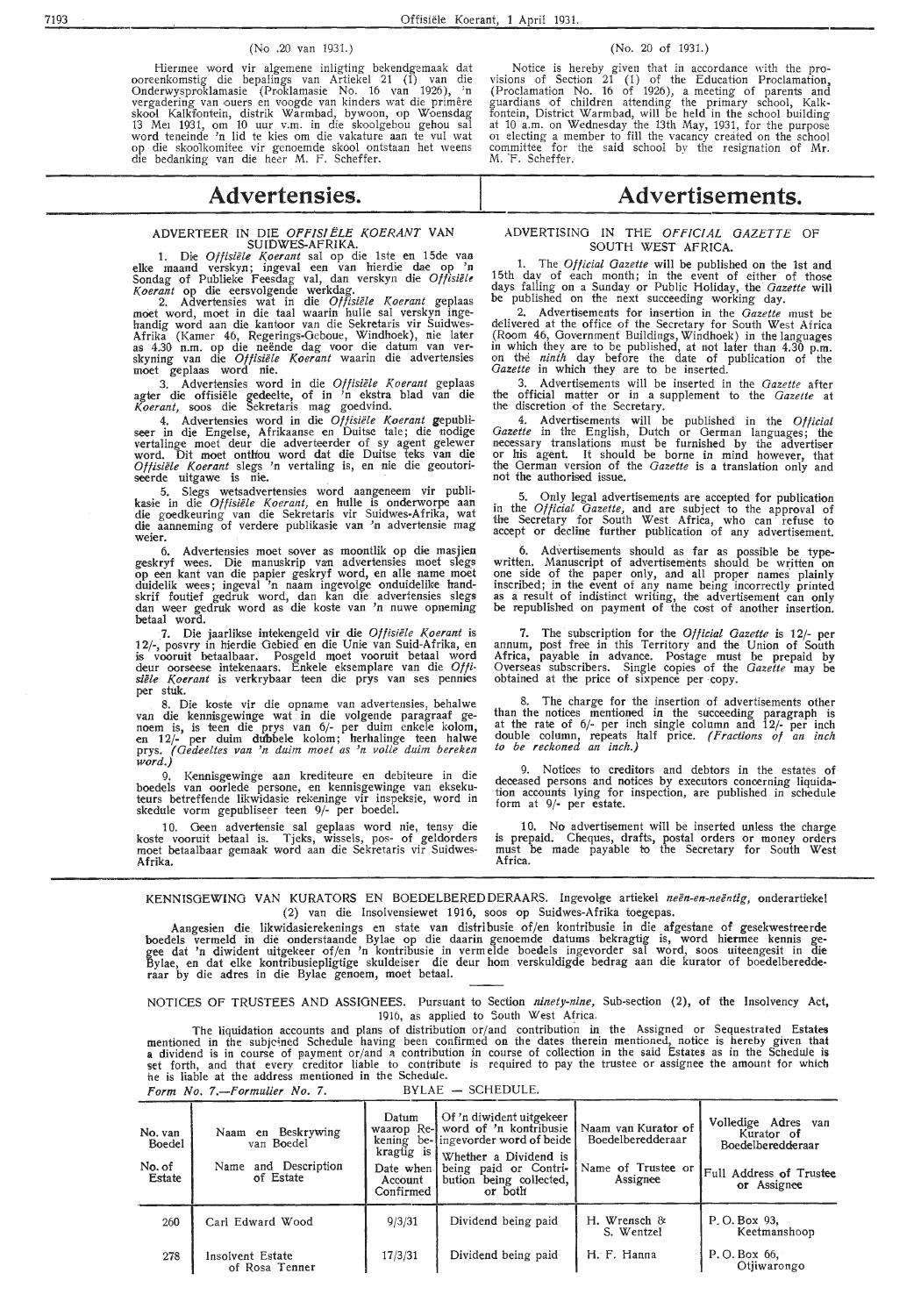KENNISGEWINGS VAN KURATORS EN BOEDELBEREDDERAARS. Ingevolge artiekels *veertig* en *een-en-veertig*  van die Insolvensiewet 1916, soos op Suidwes-Afrika toe gepas.

Hiermee word kennis gegee dat 'n byeenkoms van skuldeisers in die gesekwestreerde of afgestane Boedels, ver- meld in die onderstaande Bylae op die datums, tye en plekke en vir die doeleindes daarin vermeld, gehou sal word. In Windhoek sal die byeenkomste voor die Meester en in ander plekke voor die Magistraat gehou word.

NOTICES OF TRUSTEES AND ASSIGNEES. Pursuant to Sections *forty* and *forty-one* of the Insolvency Act, 1916, as applied to South West Africa.

Notice is hereby given that a meeting of creditors will be held in the Sequestrated or Assigned Estates mentioned in the subjoined Schedule on the dates, at *the* times and places, and for the purposes therein set forth. Meetings in Wi**ndhoek** will be held before the Master; elsewhere they will be held **b**efore the Magistrate. Form No. 4.-Formulier No. 4. BYLAE - SCHEDULE.

No. van Naam en Beskrywing<br>Boedel van Boedel Of Boedel Dag, Datum en Uur van Plek van Doel van Boedel des Byeenkoms van Boedel of Afgestaan is Day, Date and Hour of Meeting Byeenkoms Doel van Byeenkoms van Boedel van Byeenkoms Doel van Byeenkoms Doel van Byeenkoms va No. of **Name and Description** Whether<br> **No. of Estate** Sequestrated I o. of Name and Description Assigned or Dag/Day Datum Uur Place of Meeting Object of Meeting of Estate of Sequestrated Dag/Day Date Hour Date | Hour 282 Christian Rudolph Lieben- Sequestrated Thursday 23/4/31 10 a.m. Warmbad To receive the Trustee's berg, a farmer of Khais Sequestrated Thursday 23/4/31 10 a.m. Warmbad To receive the Trustee's berg, a farmer of Khais **Report as regards the Second Community Community** Report as regards the Süd in the district of  $\begin{vmatrix} 1 & 1 \end{vmatrix}$  farming operations Sud in the district of the set of the set of the set of the set of the set of the set of the set of the set of the set of the set of the set of the set of the set of the set of the set of the set of the set of the set of t 283 | Max Jaffe, Commercial | Sequestrated | Thursday | 23/4/31 | 10 a. m. | Warmbad | For the purpose of Hotel and Store, **proving further claims** Warmbad and the Estate, and the Estate, and the Estate, and the Estate, and the Estate, and the Estate, and the Estate, and the Estate, and the Estate, and the Estate, and the Estate, and the Estate, and the Estate, and th to receive the Trustee's Report as to trading carried on on behalf of creditors. 270 Hubert John Nichols Sequestrated Saturday 18/4/31 10 a.m. Windhoek To prove further claims 294 Gertrud Simon, born Sequestrated Saturday 18/4/31 10 a.m. Windhoek Special meeting to prove Winkler, general dealer

KENNISGEWING VAN KURATORS EN BOEDELBEREDDERAARS. Ingevolge Artiekel *vier-en-neentig* van die Insolvensie-Wet, 1916, soos toegepas op Suidwes-Afrika.

Kennis word hiermee gegee, dat die Kurators of Boedelberedderaars van die gesekwestreerde of afgestane Boedels, vermeld in die hieronder volgende Bylae, voornemens is, om veertien dae na datum hiervan die Meester van die Hooggeregshof te versoek om 'n verlenging van die tyd genoem in die Bylae vir die indiening van 'n likwidasierekening en plan van distribusie of/en kontribusie.

NOTICES OF TRUSTEES ANO ASSIGNEES. Pursuant to Section *ninety-four* of the Insolvency Act, 1916 as applied

to South West Africa. ' Notice is hereby given that fourteen days after the date hereof it is the intention of the Trustees or Assignees of the Sequestrated or Assigned Estates mentioned in the subjoined Schedule to apply to the Ma~ter of the Hig!t **Court**  for an extension of time, as specified in the Schedule, within which to lodge a liquidation account and plan of distribution<br>or/and contribution.

*Form. No. 5.-Formulier No. 5.* BYLAE - SCHEDULE.

| No. van<br>Boedel<br>No. of<br>Estate | Naam en Beskrywing.<br>van Boedel<br>Name & Description<br>of Estate | Naam van Kurator<br>of Boedel-<br>beredderaar<br>Name of Trustee<br>Assignee<br>or | Datum van Aan-<br>stelling van Kurators<br>Boedelberedderaars.<br>Date of Trustee or<br>Assignee's Appoint-<br>ment. | dien moet word<br>Date when<br>Account Due | Datum waarop  Tydperk van Verlenging   To whom Appli-<br>benodig.<br><b>Portiod of Extension</b><br>required. | cation will be<br>made. |
|---------------------------------------|----------------------------------------------------------------------|------------------------------------------------------------------------------------|----------------------------------------------------------------------------------------------------------------------|--------------------------------------------|---------------------------------------------------------------------------------------------------------------|-------------------------|
| 272                                   | Insolvent Estate<br>Erich Bachrodt                                   | H. F. Hanna                                                                        | 30/7/30                                                                                                              | 30/1/31                                    | 4 months                                                                                                      |                         |

#### NOTICE OF ASSIGNMENT.

Notice is hereby. given that WILLIAM YELLIN, a Grocer and Provisioner of Windhoek, has made an assignment of his property in favour of Ralph Goldman of Windhoek, in trust for the creditors of the said William Yellin, if they accept the same and that the schedules of the said William Yellm will be for inspection and the Deed of Assignment for mspection and signature by all creditors entitled to sign at the office of the Master of the High Court of S.W; $\breve{A}$ ., Windhoek, for a period of 14 days from the 16th day of April, 1931, to the 30th day of April, 1931, both davs inclusive. •

It is further notified that if the said assignment shall be declined, application will be made *to* the High Court of S.W.A. on the 1st day of July, 1931, at 9 o'clock in the forenoon or as soon thereafter as Counsel can be heard for the surrender of the estate of the said William Yellin as insolvent.

WILLIAM YELLIN.

R. Goldman & Co., Attorneys for the Parties.

Wmdhoek,

18th April, 1931.

#### NOTICE.

Notice is hereby given that fourteen days after the publication hereof application will be made for the transfer of the General Dealer's Licence held by AUGUSTA OLOE-DITZSCH at Otjimbingwe, District Karibib, to LEO WEIH-RAUCH.

#### FRANK FRISBY,

Karibib, 24th March, 1931. Attorney for the Parties.

Windhoek,

5th March, 1931.

#### IN THE ESTATE OF THE LATE ANDRIES DE WET. (No. 1063.)

#### TENDER.

Tenders are hereby invited for the purchase of certain farm "ELISENHEIM" No. 68, situate about five miles from<br>the Township of Windhoek, and measuring 4765 hectares, 30 ares, 88 square metres.

The farm is fully fenced and owing to the heavy rains. having fallen recently, the farm is in an excellent condition; there is also a plentiful supply of water on the farm. The grazing is excellent for cattle.

There are two large dwelling houses as well as a large cowshed and other outhouses on the farm.

By reason of its proximity to Windhoek the Farm is undoubtedly one of the best propositions in the Territory, and further full particulars may be obtained from the undersigned.

Tenders must be lodged with the undersigned on or before the 1st May, 1931.

The highest or lowest tender not necessarily accepted.

#### C. R. C. FISHER,

Attorney for Executor Testamentary, Care of Dr. A. Stark,

P.O. Box 37, Kaiser Street, Windhoek.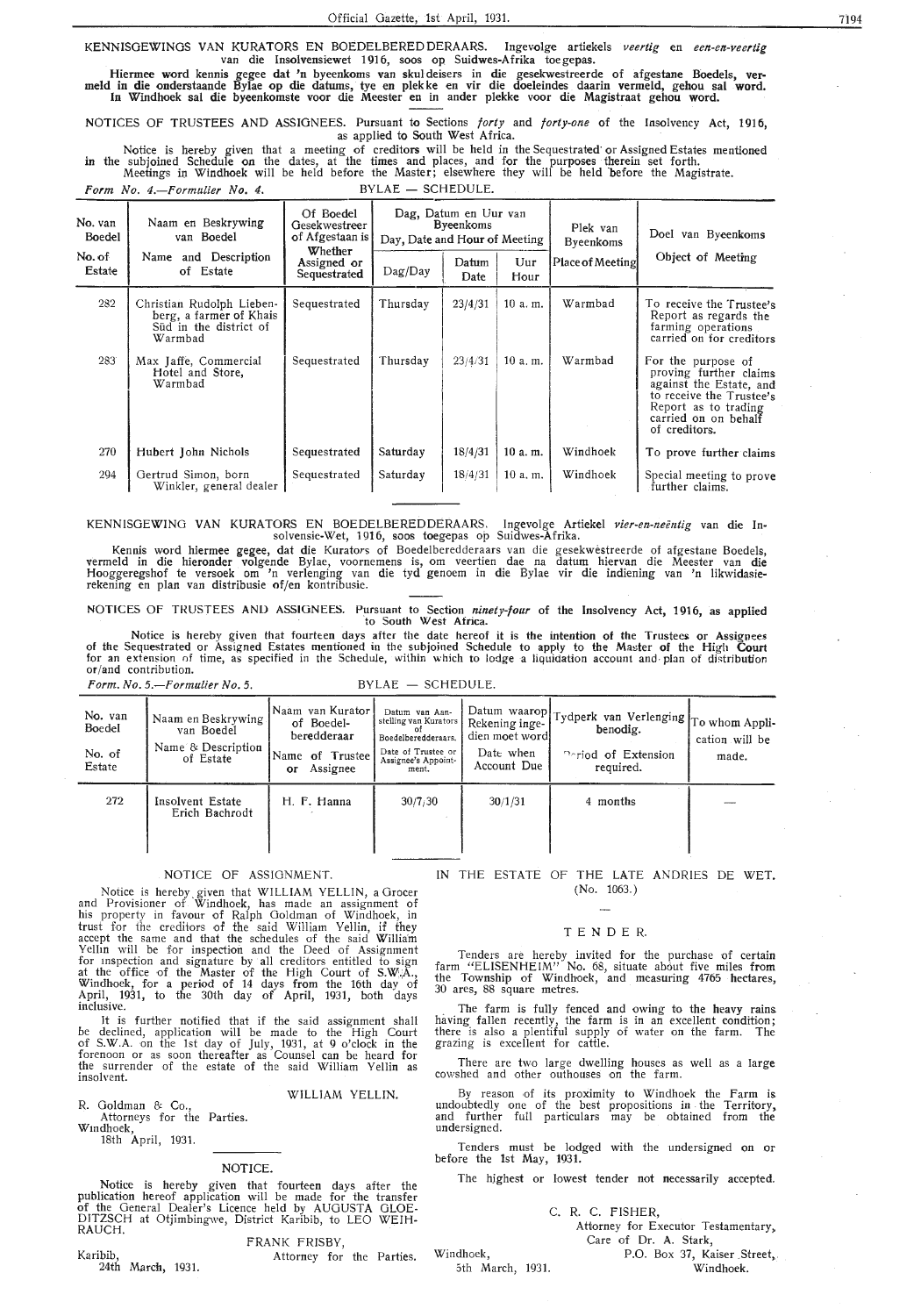KENNISGEWINGS VAN DIE MEESTER. lngevolge artiekel *sestien,* onderartiekel (3), en artiekel *neen-en-dertig,* onderartiekel ( 1) die Insolvensie Ordonnansie 1928.

Aangesien die Boedels, in die hierondervolgende Bylae kragtens Bevel van die Hooggeregshof van Suidwes-Afrika gesekwestreer is, word hiermee kennis gegee dat 'n eerste byeenkoms van skuldeisers in die vermelde Boedels op die datums en tye en plekke, vermeld in die Bylae, vir die be wys van vorderings en die verkiesing van 'n kurator gehou sal word. In Windhoek sal die byeenkomste voor die Meester gehou word; in ander plekke voor die Magistraat.

JACS. P. LE ROUX ESTERHUYSEN, *Meester van die Hooggeregshof van S.W.-Afrika.* 

MASTER'S NOTICES. Pursuant *to Section sixteen*, Sub-section (3), and Section *thirty-nine*, Sub-section (1), of the Insolvency Ordinance, 1928.

The Estates mentioned in the subjoined Schedule having been placed under sequestration by Order of the High Court of South West Africa, notice is hereby given that a first meeting of creditors will be held in the said Estates on<br>the dates and at the times and places mentioned in the Schedule for the proof of claims and for the e Meetings in Windl>oek will be held before the Master; elsewhere they will be held before the Magistrate.

JACS. P. LE ROUX ESTERHUYSEN, *as Master of the High Court.* 

 $Form. No. 2. - Formulier No. 2.$  BYLAE - SCHEDULE.

| No. van<br>Boedel<br>No.<br>of Estate | Naam en Beskrywing<br>van Boedel<br>Name and Description<br>of Estate                | Datum waarop en Afdeling van Hof<br>waardeur Bevel gegee is<br>Date upon which and Division of Court<br>by which Order made<br>Datum van Bevel<br>Afdeling van Hof<br>Division of Court<br>Date of Order |                              | Dag, Datum en Uur van Byeenkoms<br>Day, Date and Hour of Meeting<br>Uur/Hour<br>Datum/Date<br>$\text{Dag}/\text{Day}$ |         |          | Plek<br>van Byeenkoms<br>Place of Meeting |
|---------------------------------------|--------------------------------------------------------------------------------------|----------------------------------------------------------------------------------------------------------------------------------------------------------------------------------------------------------|------------------------------|-----------------------------------------------------------------------------------------------------------------------|---------|----------|-------------------------------------------|
| 310                                   | Karl Breuninger,<br>Butcher of Luderitz                                              | 16/3/31                                                                                                                                                                                                  | High Court<br>of S.W. Africa | Friday                                                                                                                | 17/4/31 | 10 a. m. | Luderitz                                  |
| 303                                   | Ettie Reichman, born<br>Samuels, general dealer,<br>Steinhausen, district<br>Gobabis | 25/2/31                                                                                                                                                                                                  | do.                          | Saturday                                                                                                              | 18/4/31 | 10 a.m.  | Windhoek                                  |
| 304                                   | Bernhardt Jeserski,<br>general dealer of<br>Luderitz                                 | 26/2/31                                                                                                                                                                                                  | do.                          | Friday                                                                                                                | 17/4/31 | 10 a.m.  | Luderitz                                  |
| 312                                   | Karl Adolf Buschendorf,<br>butcher of Tsumeb,<br>district Grootfontein               | 23/3/31                                                                                                                                                                                                  | do.                          | Tuesday                                                                                                               | 21/4/31 | 10 a. m. | Grootfontein                              |

#### NOTICE.

Notice is hereby given that fourteen days after publication<br>hereof application will be made to the Magistrate of Swakopmund for the transfer of the General Dealer's Licence of RUDOLF P. TREFFURTH at Swakopmund to KURT ZABELL.

RUDOLF P. TREFFURTH.

Swakopmund, 14th March, 1931.

KENNISGEWINGS VAN KURATORS EN BOEDELBEREDDERAARS. Ingevolge artiekel vier-en-sestig, onderartiekel (3), artiekel sewentig en artiekel neën-en-dertig, onderartiekel (2) van die Insolvensie-Ordonnansie 1929, soos op Suidwes-Afrika toegepas.

Kennis word hiermee gegee dat die persone ver meld in die aangehegte Bylae as kurators of boedelberedderaars, soos die geval mag wees, van die daarin as-gesekwestreer-of-afgestaan-vermelde-boedels-aangestel-is<br>en dat persone, wat geld aan die boedels skuid hul skuide by die aangegewe adresse binne die tydperke vermeld in die Bylae moet betaal.

Verder dat 'n byeenkoms van .skuldeisers (dus die twede byeenkoms in diegene van die boedels wat gesekwestreer is) met betrekking tot vermelde boedels op die datums, tye en plekke vermeld in die Bylae gehou sal word vir die bewys van aansprake teen die boedel, die ontvangs van die verslag van die kurator of die boedelberedderaar omtrent die aangeleenthede en toestand van die boedel, asook vir die verstrekking van instruksies<br>aan die kurator of boedelberedderaar betreffende die verkoop of opvordering van enige gedeelte van die boedel of betreffende enige aangeleentheid in verband met die beheer daarvan.

In Windhoek word die byeenkomste voor die Meester gehou en op antler plekke voor die Magistraat.

NOTICES OF TRUSTEES AND ASSIGNEES. Pursuant to Section *sixty-four,* Sub-section (3), Section. *seventy* and Section *thirty-nine*, Sub-section (2), of the Insolvency Ordinance, 1928, as applied to South West Africa.

Notice is hereby given that the persons mentioned in the subjoined Schedule have been appointed Trustees or<br>Assignees, as the case may be, of the Estates therein mentioned as having been sequestrated or assigned, that thei the periods mentioned in the Schedule.

Further, that a meeting of creditors (being the second meeting in such of the said Estates as are under sequestration)<br>will be held in the said Estates on the da<sup>4</sup>es and at the times and places mentioned in the Schedule, against the Estate, for the purpose of receiving the Trustee's or Assignee's report as to the affairs and condition of the Estate, and of giving the Trustee or Assignee directions concerning the sale or recovery of any part of the Estate, or concerning any matter relating to the administration thereof.

Meetings in Windhoek will be held before the Master; elsewhere they will be held before the Magistrate.

 $Form. No. 3. - Formulier No. 3.$  BYLAE - SCHEDULE.

| No. van<br>Boedel | Naam en<br>beskrywing<br>van Boedel<br>No. of<br>Name and De-<br>scription of Estate | Of Boedel<br>van Ku-l<br>Naam<br>afgestaan<br>of gesek-<br>beredderaar<br>westreer is<br>Whether<br>Name of |                            | Volledige adres<br>rator of Boedel- van Kurator of<br>Boedel-<br>beredderaar | Dag, Datum- en Uur van<br><b>B</b> veen koms<br>Day, Date and Hour of<br>Meeting |               |             | Plek van<br><b>Byeenkoms</b><br>Place of | Tyd binne<br>welke skuld<br>betaal moet<br>word |
|-------------------|--------------------------------------------------------------------------------------|-------------------------------------------------------------------------------------------------------------|----------------------------|------------------------------------------------------------------------------|----------------------------------------------------------------------------------|---------------|-------------|------------------------------------------|-------------------------------------------------|
| Estate            |                                                                                      | Assigned<br>or Seque-<br>strated                                                                            | Trustee or<br>Assignee     | Address<br>Full<br>Trustee or<br>lof<br>Assignee                             | Day<br>Dag                                                                       | Date<br>Datum | Hour<br>Uur | Meeting                                  | Time with <b>in</b><br>which debts<br>payable   |
| 301               | <b>Johannes</b><br>Lodewikus<br><b>Botes</b>                                         |                                                                                                             | Sequestrated J. L. G. Bell | Box 43.<br>Windhoek                                                          | Saturday                                                                         | 18/4/31       | 10a.m.      | Master's<br>Office.<br>Windhoek          | 21 days                                         |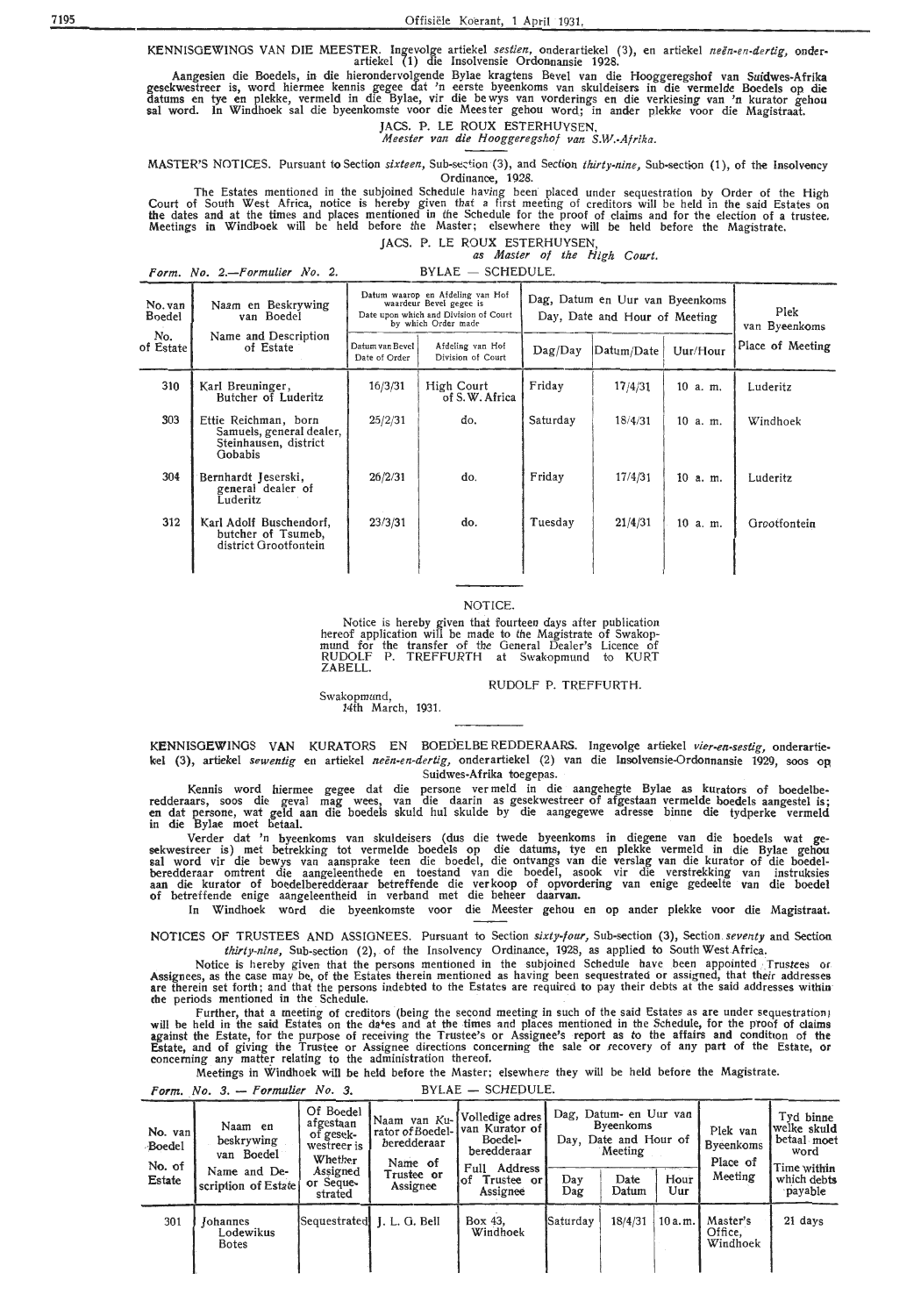#### GOBABIS ROADS BOARD.

Notice is hereby given that at a meeting of the Oobabis Roads Board held at the Magistrate's Office at Gobabis on the 12th November, 1930, a resolution was passed in terms of Section 32 (1) (c) of Ordinance No. 15 of  $1927:$ 

That the roads as described in Schedules I and II hereto be respectively proclaimed as Public Main and District Roads.

All interested persons are called upon to lodge in writing with the Board at the Magistrate's Office at Oobabis within two months after the last publication of this notice any objections to the above resolution being given effect to.

M. VAN NIEKERK,

Chairman: Oobabis Roads Board.

Oobabis, 20th November, 1930.

#### SCHEDULE I.

**MAIN ROAD.**<br>(6) Gobabis to Windhoek. (6) *Oobabis to Windhoek.* 

From the Township of Gobabis generally westwards via Gobabis Town and Townlands No. 74, and the farms Okatjokopo No. 315, Kalkpan No. 314, Lammermoor No. 313, Ninette No. 311, Westerwald No. 156, Okatjirute Oost No. 323, Kleinwitvlei No. 82, Okatjirute No. 155, Grünental No. 151, Okasewa Nord No. 121, Okasewa North West No. 120, Otjiwarumendu No. 119, Eintracht No. 118, Diana No. 117, Altenstein No. 115, crossing the railway line to the north side on the lastmentioned farm and continuing via the farms Osombahe No. 112, and Rooikraal No. 111, recrossing the railway line to the south side on the lastmentioned farm and continuing via the farms Rooikraal No. 111 and De Hoop No. 110 to the boundary of the district of Windhoek to connect with the main road of that district.

#### SCHEDULE II.

#### DISTRICT ROADS.

53. From the Township of Gobabis generally eastwards via Gobabis Town and Townlands No. 74, and the farms Voortrekker No. 172, Guicas No. 173, Elsueno No. 413, Farm No. 507, Oas No. 284, Michau No. 286, Maanhaar No. 288, Rooibandfontein No. 289, Elandsberg No. 290, Tjumda No. 292, Babi-Babi No. 294, Grauwater No. 296,<br>Molly No. 297, Houmoed No. 299, Karolinenhof No. 269, Blouberg No. 476, Farm No. 467, Sandfontein No. 468, to the eastern border of the territory of South West Africa.

. 54. From a point on Main Road No. 4 on the farm Hinterland No. 180, generally northwards via the farms Hinterland No. 180, Hondeblaf No. 163, Helder No. 380, Herberg No. 381, Owingi No. 246, Okaruzummuize No. 247, Tokat No. 343, Okamukaru No. 256, Waldhoh No. 257, Arcadia No. 260, and Okawarumendu No. 262, open ground, the farms Okatjekuri No. 263, Okasondana No. 264, Evare No. 265, and Kismet No. 336, open ground, waterhole Okovindombo to the farm Otjombindi No. 234.

55. From the homestead on the farm Goldene Aue No.<br>106 generally northwards and eastwards via the farms Goldene Aue No. 106, Diana No. 117, Diana North No. 116, Farm No. 125, Ormonde No. 141, Omakuara No. 142, Herzwolde No. 148, Ongava Onuea No .147, Okasandu No. 158 to a<br>point where it joins District Road No. 35 on the lastmentioned .farm<br>.56

From a point on District Road No. 24 on the farm Amanzimtoti No. 159 generally north-westwards via the farm Amanzimtoti No. 159, Farm No. 146, Mex No. 145, Rooigrond No. 144, Mundtsfarm No. 192, to a point where it meets District Road No. 43 on the lastmentioned farm.

57. From a point on District Road No. 47 on the farm Spinosa No. 138 generally south-westwards via the farms 'Spinosa No. 138, Idaho No. 137, Iowa No. 133, Hoomlager No. 328, Apex No. 327, Gumtree No. 326, Otjiaha No. 130 to the boundary of the district of Windhoek.

58. From a point on District Road No. 40 on the farm Kambingana No. 204, southwards via the farms Kambingana No. 204, Toronto No. 206, Oehland No. 207, to a point on<br>the boundary of the district of Windhoek joining a District Road on the farm Korasieplaats No. 166 in the district of Windhoek.

59. From a point on Main Road No. 4 at the Steinhausen Police Post, southwards via the farms Steinhausen No. 212, Riverside No. 200, Vendetta No. 202, Talana No. 199, Iowa No. 133 to a point where it joins District Road No. 57 on the lastmentioned farm.

60. From a point on District Road No. 59 on the farm Vendetta No. 202 northwestwards via the farms Vendetta No. 202, Damara No. 201 to a point where it meets District Road No. 32 on the lastmentioned farm.

61. From a point on Main Road No. 4 on the farm Tweeling No. 276, northwards via the farms Tweeling No, 276, Pomona No. 214, to a point where it meets District Road No. 72 on the lastmentioned farm.

62. From a point on District Road No. 46 on the farm Okaruako No. 215, northwards via the farms Okaruako No. 215, Alaska No. 219, to a point where it meets the District Road No. 72 on the lastmentioned farm.

63. From a point on Main Road No. 4 on the farm Voolsang No. 189, southwards via the farms Voolsang No. 189, Koedoeloop No, 191, and Mex No. 145, to a point where it meets District Road No. 56 on the lastmentioned farm.

64. From a point on District Road No. 43 on the farm Mundtsfarm No. 192, south-westwards via the farms Mundtsfarm No. 192, Koedoeloop No. 191, Schlesierfarm No. 187, and Sachenwald No. 186 to a point where it joins District Road No. 24 on the boundary of the farm Kehoro Sud No. 160.

65. From a point on District Road No. 31 on the farm Okanjesu No. 211, northwards via the farms Okanjesu No. 211 and Okatjosonjiva No. 223, to a point where it meets District Road No. 44 on\_ the lastmentioned farm.

66. From a point on District Road No. 24 on farm Schweinsberg Ovikango No. 184, south-eastwards via the farms Schweinsberg Ovikango No. 184, Horing No. 379, Helder No. 380, to a point where it meets District Road No. 54 on<br>the lastmentioned farm.

67. From a point on Main Road No. 4 on the farm Okapaue West No. 194, northwards via the farms Okapaue West No. 194, Mpunz1 No. 278, Farm No. 339, Stella No. 237, Cordova No. 217 to a point where it meets District Roau . No. 72 on the lastmentioned farm.

68. From a point on District Road No. 72 on the farm Okatjongora No. 236 northwards via the farm Okatjongora No. 236 to a point where it meets District Road No. 31 on<br>the lastmentioned farm.

69. From a point on District Road No. 31 on the farm Okaseka No. 218 northwards via the farms Okaseka No. 218, Halseton No. 332, Manina No. 335, Springvale No. 337**,**<br>Okasondana No. 264, to a point where it meets District Road No. 54 on the lastmentioned farm.

70. From a point on District Road No. 72 on the farm Okatjomboa Nord No. 242 south-eastwards via the farms Okatjomboa Nord No. 242, Okatjomboa Sud No. 243 (passing close to the homestead), Timor No. 342, Tokat No. 343, Ondorohaka No. 245 to a point where it meets District Road No. 24 on the lastmentioned farm.

71. From a point on District Road No. 72 on the farm Mimosa No. 241, northwards via the farms Mimosa No. 241, Lawriesdale No. 338, to a point where it meets District Road No. 31 on the lastmentioned farm.

72. From a point on District Road No. 31 on the farm Otjiwarongo No. 213 generally eastwards via the farms Otjiwarongo No. 213, Pomona No. 214, Okaruake No. 215, Alaska No. 219, Okaseka No. 218, Ada No. 216, Stella No. 237, Cordova No. 217, Okatjongora No. 236, Combumbi No. 238, Cook No. 239, Dalmuta No. 240, Mimosa No. 241, Van Zyl No. 244, Okatjomboa Sud No. 243, Okatjomboa Nord No 242, Okatjomboa Sud No. 243, Otjomanga No. 258, Waldhoh No. 267, Kanduve No. 254, Andersson No. 248, Stanley No. 251, Du Plessis No. 250, Coetzee No. 249, and Epukiro No. 268, passing the homestead on the lastmentioned farm to the borders of the Epukiro Reserve No. 329.

73. From a point on Main Road No. 6 on the farm Kalkpan No. 314, south-westwards via the farms Kalkpan No. 314, Lammermoor No. 313, Lucia No. 312, Freiheit No. 80 (crossing District Road No. 24 near the homestead), Kaukarus No. 79, Farm No. 86, Namkali No. 87, Farm No. 93, Ivanhoe No. 92 to a point where it meets District Road No. 23 on the last named farm.

74. From a point on District Road No. 55 on the farm No. 125 northwards via the farms, farm No. 125, Farm No. 135, Marigold No. 136, ldako No. 137 to a point where it meets District Road No. 57 on the lastmentioned farm.

 $75.$  From a point near the homestead on the portion Kunemus of the farm Kaukurus No. 79, generally northwards via the following farms, portion Kunemus of the farm Kaukurus No. 79 and the portion Esparanza of the farm Kaukurus No. 79 to a point where it meets District Road No. 39 on the lastmentioned farm.

76. From a point on District Road No. 42 near the homestead on the farm Zenana No. 100 generally westwards via the farm Zenana No. 100 to the boundary of the district of Windhoek to connect with the proposed District Road No. 35 of the lastmentioned district.

77. From a point on Main Road No. VI on the farm Otjiwarumendu No. 110, south-westwards via the farms Otjiwarumendu No. 119, Christiadore No. 104 to the boundary of the district of Windhoek to connect with the proposed District Road No. 37 of the lastmentioned district

78. From a point on Main Road No. VI on the farm Omateva No. 113, south-westwards via the farms Omateva No. 113, Buschow No. 108 to the boundary of the district of Windhoek to connect with the proposed District Road No. 110 of the lastmentioned district.

79. From a point on Main Road No. VI on the farm "De Hoop" No. 110 southwards via the farms De Hoop No. 110 and Omitara No. 109 to the boundary of the district of Windhoek to connect with the proposed District Road No. 59 of the lastmentioned district.

80. From a point on District Road No. 32 on the farm Lindenhof No. 205, south-westwards via the farms Linden-hof No. 205, and Oehlland No. 207 to the boundary of the district of Windhoek • to connect with the proposed District Road No. 34 of the lastmentioned district.

81. From a point on District Road No. 31 on the farm Otjisomrindi No. 210, westwards via the farm Otjisororindi No. 210 to the boundary of the district of Windhoek, to connect with the· proposed District Road No. 32 of the lastmentioned district.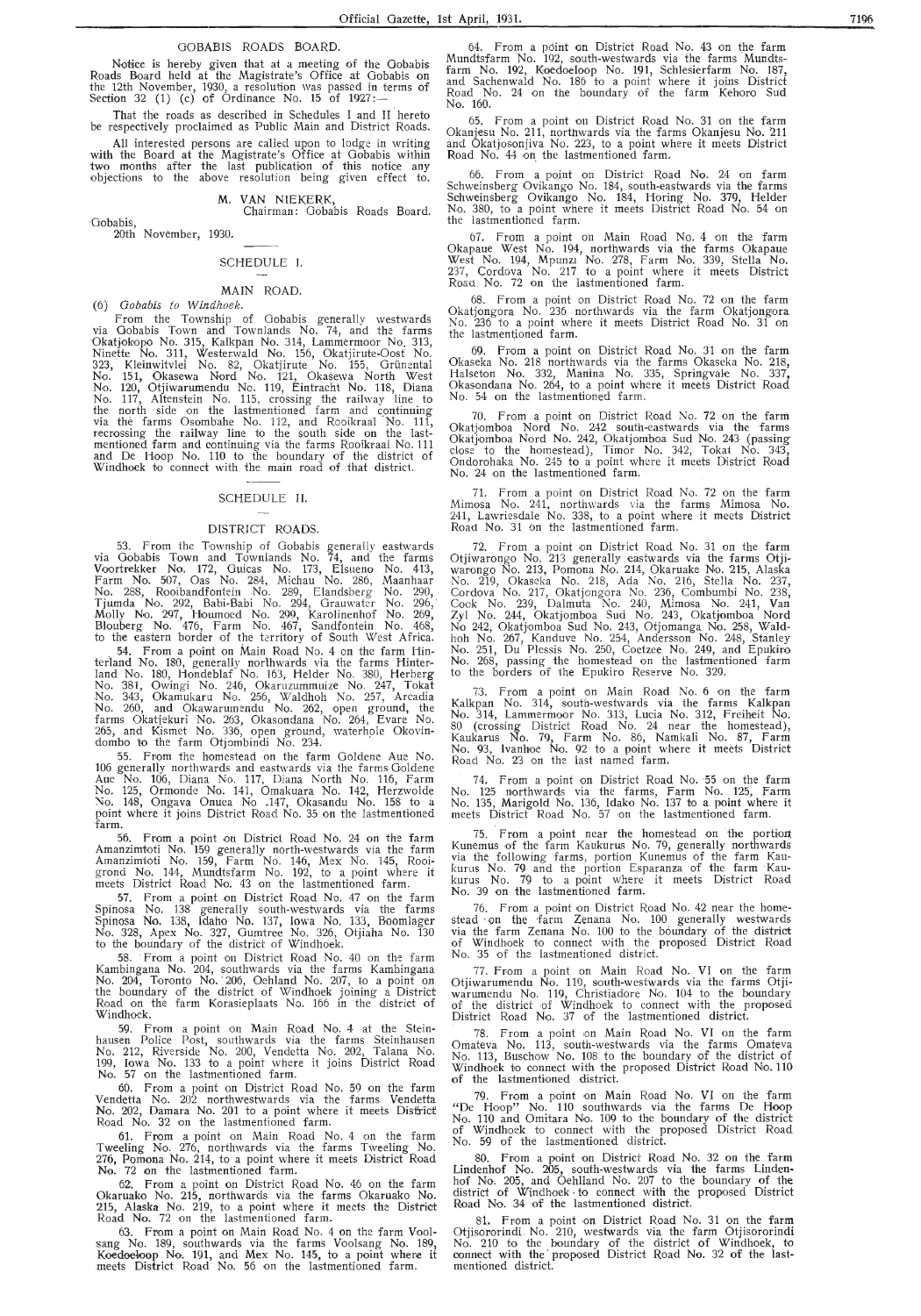## 7197 Offisiële Koerant, 1 April 1931.

#### VERKIESINO VAN EKSEKUTEURS EN VOOODE.

Aangesien die Boedels van die persone, vermeld in die aangehegte lys, nie verteenwoordig is nie, word hier- mee kennis gegee aan die nagelatene eggenoot (as daar een is) erfgename, !egatarisse en skuldeisers, en-in gevalle waar die byeenkoms vir die verkiesing van voogde belê word—aan die bloedverwante van die minderjariges<br>van vaders- en moederskant, en aan alle ander persone wat dit mag aangaan, dat byeenkomste met betrekking tot die verskillende boedels op die vermelde tye, datums en plekke gehou sal word vir die doel om 'n persoon of persone te kies vir goedkeuring van die Meester van die Hooggeregshof van Suidwes-Afrika as geskik en bekwaam om deur hom as eksekuteurs of voogde, soos die geval mag wees, aangestel te word. Byeenkomste te Windhoek word voor die Meester, ·en in ander plekke voor die Magistraat, gehou.

JACS. P. LE ROUX ESTERHUYSEN,

*Meester van die Hooggeregshof van Suidwes-Atrika.* 

#### ELECTION OF EXECUTORS AND TUTORS.

The Estates of the persons mentioned in the attached schedule being unrepresented, notice is hereby given to the surviving spouse (if any), next-of-kin; legatees, and creditors, and-in cases where the meeting is convened for the election of Tutors-to the paternal and maternal relatives of the minors, and to all others whom these presents may concern, that meetings will be held in the several Estates at the times, dates, and places specified for the purpose of selecting some<br>person or persons for approval by the Master of the High Court of South West Africa as fit and proper appointed Executors o.r Tutors, as the case may be. Meetings at Windhoek will be held before the Master, and in other places before the Magistrate.

#### JACS. P. LE ROUX ESTERHUYSEN, *M~ter of the High Court of South West Africa.*

 $BYLAE$  - SCHEDULE.

| Registered<br>Number<br>of Estate  | Surname                  | Name of the Deceased<br>Christian Name      | Occupation    | Date and Place<br>of Death                | Date and Time<br>of Meeting          | Place<br>of Meeting   | Meeting Con-<br>vened for<br>election of  |
|------------------------------------|--------------------------|---------------------------------------------|---------------|-------------------------------------------|--------------------------------------|-----------------------|-------------------------------------------|
| Geregistr.<br>Nommer<br>van Boedel | Naam van<br>Famielienaam | Oorledene<br>Voornaam                       | <b>Beroep</b> | Datum en plek<br>van oorlyde              | Datum en tyd<br>van byeenkoms        | Plek van<br>byeenkoms | Byeenkoms<br>belê vir ver-<br>kiesing van |
| 1172                               | Stieren                  | Eugen Emil Paul                             | Farmer        | 1/1/1931.<br>Nunab,<br>Grootfontein       | Tuesday,<br>$21/4/1931$ ,<br>10a. m. | Grootfontein          | Executor                                  |
| 1177                               | Wisniewski               | <b>Stanislaus</b>                           | Carpenter     | 12/2/1931,<br>near Aus, dist.<br>Luderitz | Friday,<br>17/4/1931,<br>10a. m.     | Luderitz              | Executor                                  |
| 1180                               | Kruger                   | Johanna<br>Catherina van<br>Eyk, born Brand | Housewife     | 19/3/1931.<br>Tsumis,<br>Rehoboth         | Saturday,<br>11/4/1931,<br>10 a.m.   | Windhoek              | Executor                                  |

#### KENNISOEWING AAN SKULDEISERS EN SKULDE NAARJS. BOEDELS VAN OORLEDE PERSONE. Artiekel 46, Wet No. 24 van 1913, soos toegepas op Suidwes -Afrika.

Skuldeisers en skuldenaars in die Boedels wat vermeld is in bygaande Bylae word versoek om hul vorderings in te lewer en hul skulde te betaal by die kantore van die betrokke Eksekuteurs binne die gemelde tydperke, vanaf die<br>datum van publikasie hiervan.

NOTICE TO CREDITORS AND DEBTORS. ESTATES OF DECEASED PERSONS: Section 46, Act No. 24 of 1913, as applied to South West Africa.

Creditors and Debtors in the Estates specified in the annexed Schedule are called upon to lodge their claims witl, and pay their debts to the Executors concerned within the stated periods calculated from the date of publication hereof. BYLAE - SCHEDULE.

| Boedel No.<br>Estate No. | BOEDEL VAN WYLE<br><b>ESTATE LATE</b> | Binne 'n tydperk van<br>Within a period of | Naam en Adres van Eksekuteur of<br>gemagtigde Agent<br>Name and Address of Executor or<br>authorized Agent |
|--------------------------|---------------------------------------|--------------------------------------------|------------------------------------------------------------------------------------------------------------|
| 1164                     | Carl Bohn                             | 30 days                                    | Werner C. Graf,<br>Box 75. Tsumeb                                                                          |

#### PUBLJEKE VENDUSIE.

Daarfoe deur die LAND- EN LANDBOUBANK VAN SUIDWES-AFRIKA gelas, ooreenkomstig die magte aan horn verleen deur Artiekel No. 37 van Wet No. 18 van 1912,<br>soos gewysig en toegepas op Suidwes-Afrika, sal die volgende eiendom deur publieke vendusie op SATERDAG die 18de APRIL 1931, om 11 uur v.m. voor die POSKANTOOR te WINDHOEK, verkoop word:-

Plaas GROSS BARMEN No. 7, distrik Okahandja, groot 6219 Hektare. Die plaas is geregistreer in die naam van FREDERIK JACOBUS RAAL (Junior).

Die volgende geboue en ander verbeterings word be-<br>weer op die eiendom te bestaan, maar niks word ten opsigte hiervan gewaarborg nie:

Woonhuis, 9 kamers; Groot Klipkraal; Bad Huis; Groot Stalle; 2 sement reservoirs; Besproeiing; Elektrisiteit; 1 Boorgat met Windpomp.

VOORWAARDES VAN VERKOPING.

Een-vierde van die koopprys moet kontant betaal word, een-vierde binne ses maande, een-vierde binne nege maande, en een-vierde binhe twaalf maande vanaf datum van die vendusie. Die onbetaalde bedrae sal rente teen 6% p.j. dra.<br>Indien 'n ander wyse van vereffening onderling afgespreek kan word moet die koper op die dag van verkoping in kontant<br>so 'n bedrag soos deur die Landbank bepaal, tesame met vendusie- en afslaerskommissie teen  $1\frac{v}{a}$  en advertensie on-<br>koste betaal, en op sy tyd moet hy hereregte, al die lopende<br>en agterstallige belastings en heffeninge van welke aard ook, betaalbaar ten opsigte van die eiendom, koste van transport en sulke verdere bedrae as nodig mag wees ten einde transport van die eiendom in sy naam te verkry, betaal.

### NOTICE.

As no application was made by any interested party,, in terms of Section 72 of the amended Mining Ordinance ot the 8th August, 1905, in respect of the Precious Mineral. Mining Areas:-

> MERCEDES 1 to 5, HEDWIGTAL 1 to 5, 7, 8, 14, 15, NAMAQUA 189 to 191, GUTE HOFFNUNG 65, GRILLENBERGER 1, 5, 6, WILHELMSFELD 3 and 4, BAVARIA 1 to 3, PAPST 1, MAHLER & LEISCHKE 9 to 11, BISCHOFF 13 to 15, MEOB 3 to 8, and MEISSEN 3 to 5,

registered in the name of the Namaqua Diamonds, Ltd., of Luderitz, situated near Conception Bay, district Luderitz, which were abandoned by the owners, all rights to these areas are hereby forfeited in accordance with the

**L. G. RAY,** Mining Authority.

Windhoek, 27ste Maart 1931. T. J. CARLISLE, Waarnemende Balju.

16th January, 1931.

Windhoek,